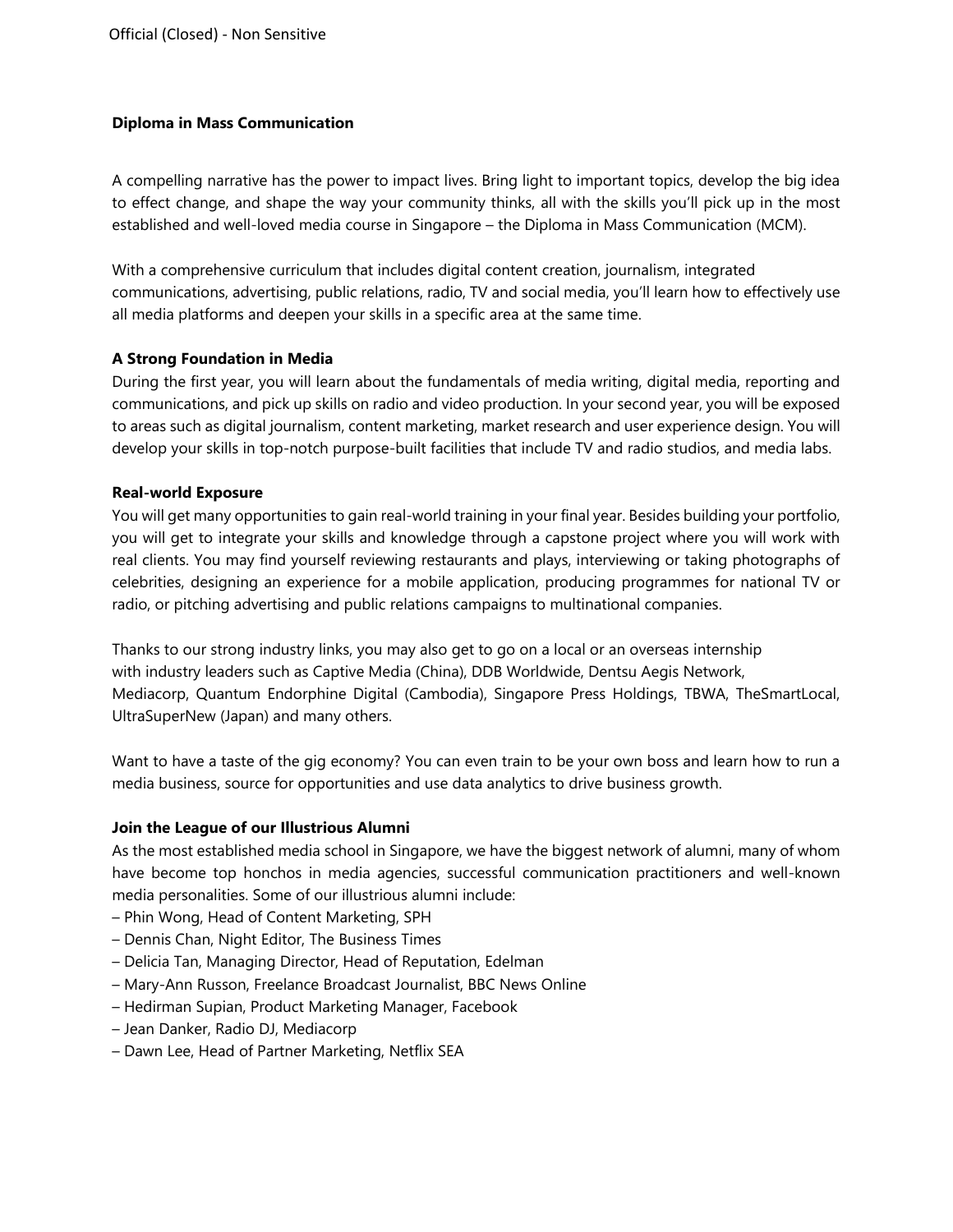A number of our MCM graduates are also making their mark in the non-media sector, a great testament to the versatility of the course that has enabled them to pivot to other sectors. For example, Dr Samuel Wong founded and serves as Creative Director of The TENG Ensemble, which has popularised traditional Chinese music instruments for the millennial audience. Kenneth Chan practises law at Jones Day, while Dr Noel Hidalgo Tan has won international recognition for his discoveries as senior specialist in archaeology at the SEAMEO Regional Centre for Archaeology and Fine Arts based in Thailand.

Many MCM graduates have also won prestigious scholarships for further academic pursuits, including SPH scholar Aw Cheng Wei's Chevening Scholarship in 2016 to read a Master's degree at Oxford University and Jeremy Boo's Weiser Emerging Democracies Fellowship to pursue a PhD at the University of Michigan in 2018.

# **YEAR 1 COURSE MODULES**

# **LEVEL 1.1**

# **Advertising**

This module introduces the principles and concepts of advertising. Topics such as agency models, consumer behaviour and insights, advertising strategy, brand communications, creative direction and digital marketing will be covered. Students will learn how brands and advertising are part of a new attention-economy, driven by consumer engagement and content creation. Students will be required to demonstrate their understanding by developing an integrated advertising campaign for a retail consumer product, with a special emphasis on digital platforms.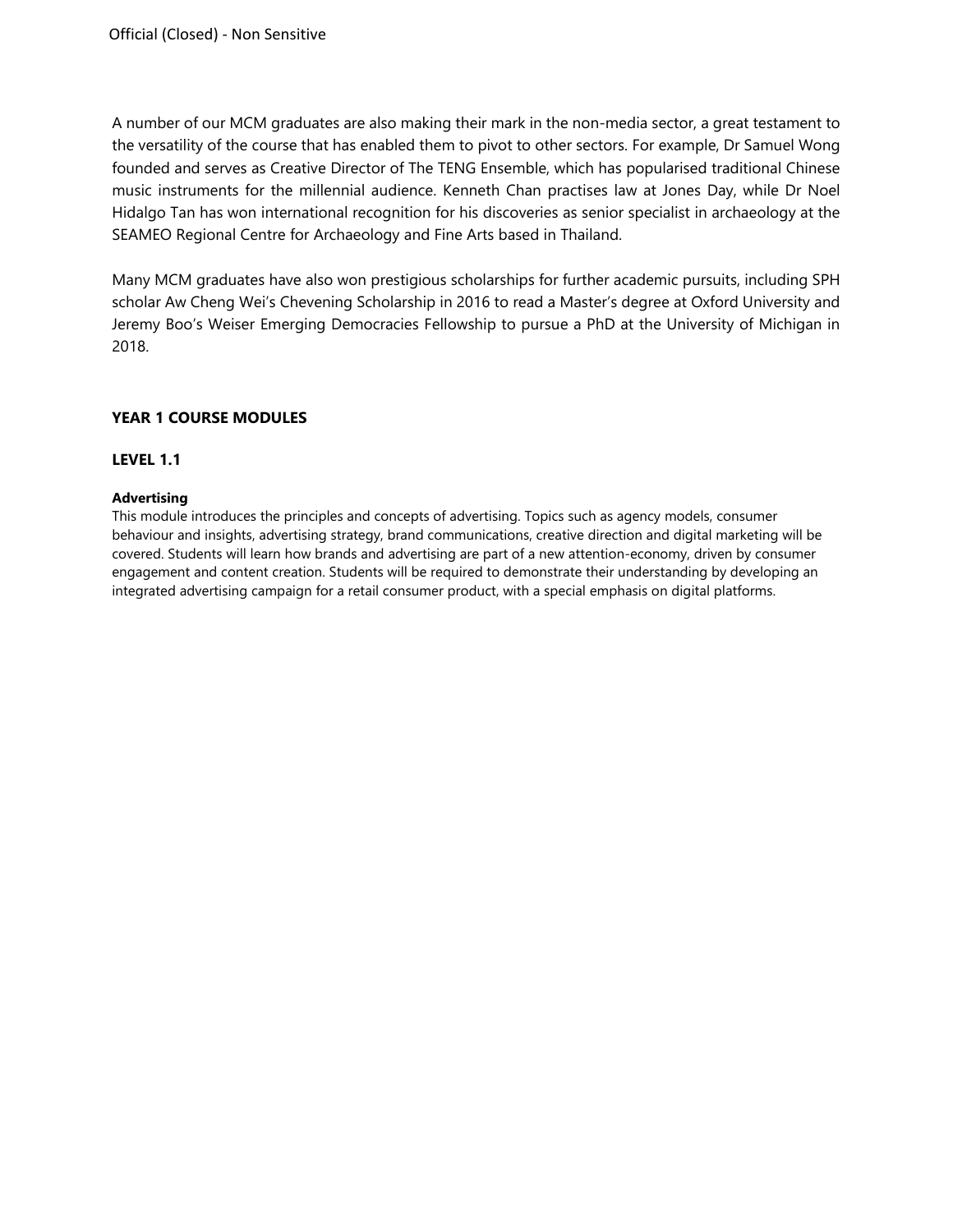## **Career & Professional Preparation 1**

This module gives students a foundational introduction to their three-year diploma course curriculum and how it prepares them for industry. It will help them to embark on their course with the end in mind, through guided reflection of their personal characteristics and producing an overall game plan for their future education and career goals. The module aims to deepen students' commitment to the sector that the course prepares them for.

## **Fundamentals of Media Writing**

This module introduces basic professional writing formats. Students will learn research skills and how to develop clear writing objectives and flesh these out into coherent and cohesive written pieces suited for advertising, corporate communications and the media. Areas covered include email/memos, proposals, concept and problem statements, copywriting, company profiles and various corporate literature. In addition, the module will enhance their understanding of fundamental grammar principles.

## **Persuasive Communication**

This module introduces students to concepts and structures of persuasive communication for the media industry, such as analysis of target audience, pitching and presenting to audiences for broadcast. Students will apply these skills in various professional scenarios to build their confidence, with the aim of becoming a composed, credible and articulate speaker in the media industry.

## **Public Relations**

Students are introduced to the fundamental principles and practices of public relations. They are taught strategic planning skills to apply both traditional and online tools and techniques to develop and run PR campaigns in the various specialist areas of public relations. They are also introduced to different PR strategies for various types of media, including conducting market, social media, and consumer research, as well as managing and optimising relations with the mass media.

## **Visual Communication**

This module aims to develop an awareness of design principles for the purpose of visual communication. Students will be introduced to graphic design concepts, colour theory, typography and layout techniques for print products such as pamphlets, packaging and posters. The skills and knowledge acquired provide support and practical applications to subsequent modules in the course.

# **LEVEL 1.2**

# **Contemporary Media Issues 1**

This module engages students in examining media issues and practices in society, focusing on media literacy in contemporary issues and understanding the evolving media landscape and regulations.

### **Digital Media Fundamentals**

This module introduces students to the fundamentals of photography, digital imaging and web design to create compelling content. Topics include basic visual design principles, image composition and manipulation techniques for students to produce static digital visual content such as social media posts, online advertisements, digital signages, web-based graphics or for any other digital medium. Students will also learn information architecture, code web pages and utilise mixed media to build interactive experiences through a micro-site.

### **Fundamentals of Reporting**

This module is an introduction to journalistic writing. It focuses on key concepts such as generating story ideas, news angles and story structures. Students will learn interviewing techniques for various scenarios and the importance of research and fact-checking.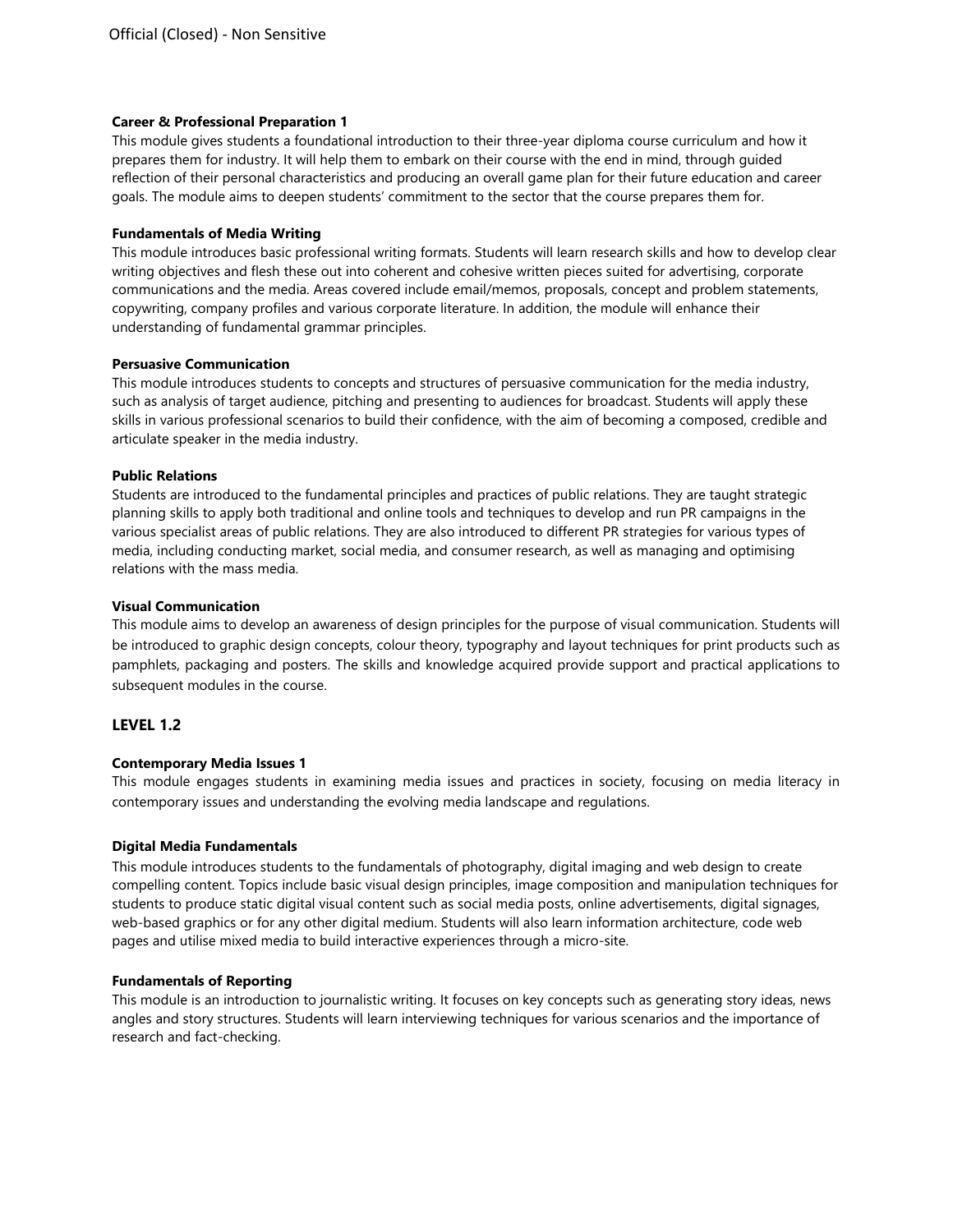#### **Radio Production 1**

Students will develop fundamental listening, writing and audio production skills. They will gain hands-on experience in the audio production studio, be introduced to the recording and editing processes, and the use of portable digital recorders. Students will also learn up-to-date digital audio editing techniques in line with industry standards.

#### **Video Production**

The module covers the core practical and theoretical components of digital video production. It equips students with basic skills to explore the use of the video medium on various digital platforms. Students will form production teams to create content by writing, directing, filming and editing short videos.

# **YEAR 1 COURSE CURRICULUM**

| <b>Module Name</b>            | <b>Credit Units</b> |
|-------------------------------|---------------------|
| Level 1.1 (25 hours per week) |                     |
| Advertising                   | 4                   |
| Career & Professional         | 1                   |
| Preparation 1                 |                     |
| English Language Express*     | ΝA                  |
| <b>Exploring Contemporary</b> | 3                   |
| Issues <sup>^</sup>           |                     |
| <b>Fundamentals of Media</b>  | 4                   |
| Writing                       |                     |
| Health & Wellness^            | 1                   |
| Persuasive Communication      | 4                   |
| <b>Public Relations</b>       | 4                   |
| Visual Communication          | 4                   |
| Level 1.2 (20 hours per week) |                     |
| Contemporary Media Issues     | 4                   |
| 1                             |                     |
| Digital Media                 | 4                   |
| <b>Fundamentals</b>           |                     |
| Fundamentals of Reporting     | 4                   |
| Radio Production 1            | 4                   |
| Video Production              | 4                   |

#### **Notes:**

^ For more details on Interdisciplinary Studies (IS) electives, please log on to www.np.edu.sg/is

\* This module is only offered to students who are weaker in the English Language.

#### **IS Modules**

The School of Interdisciplinary Studies (IS) delivers a broad-based curriculum, which nurtures a new generation of professionals with multidisciplinary skills and an innovative and entrepreneurial spirit to meet the challenges of a knowledge economy. IS offers both prescribed modules and electives to challenge boundaries. Prescribed modules develop students' competencies in core areas such as Communication, Innovation and Enterprise, Culture and Communication, and Personal Mastery and Development, while elective modules provide insights into Arts and Humanities, Business, Design, and Science and Technology.

# **LEVEL 2.1**

#### **Content Marketing**

This module familiarises students with different types of content and how these can be used to create compelling and immersive stories for brands. They will be taught to develop, organise and implement a content marketing strategy to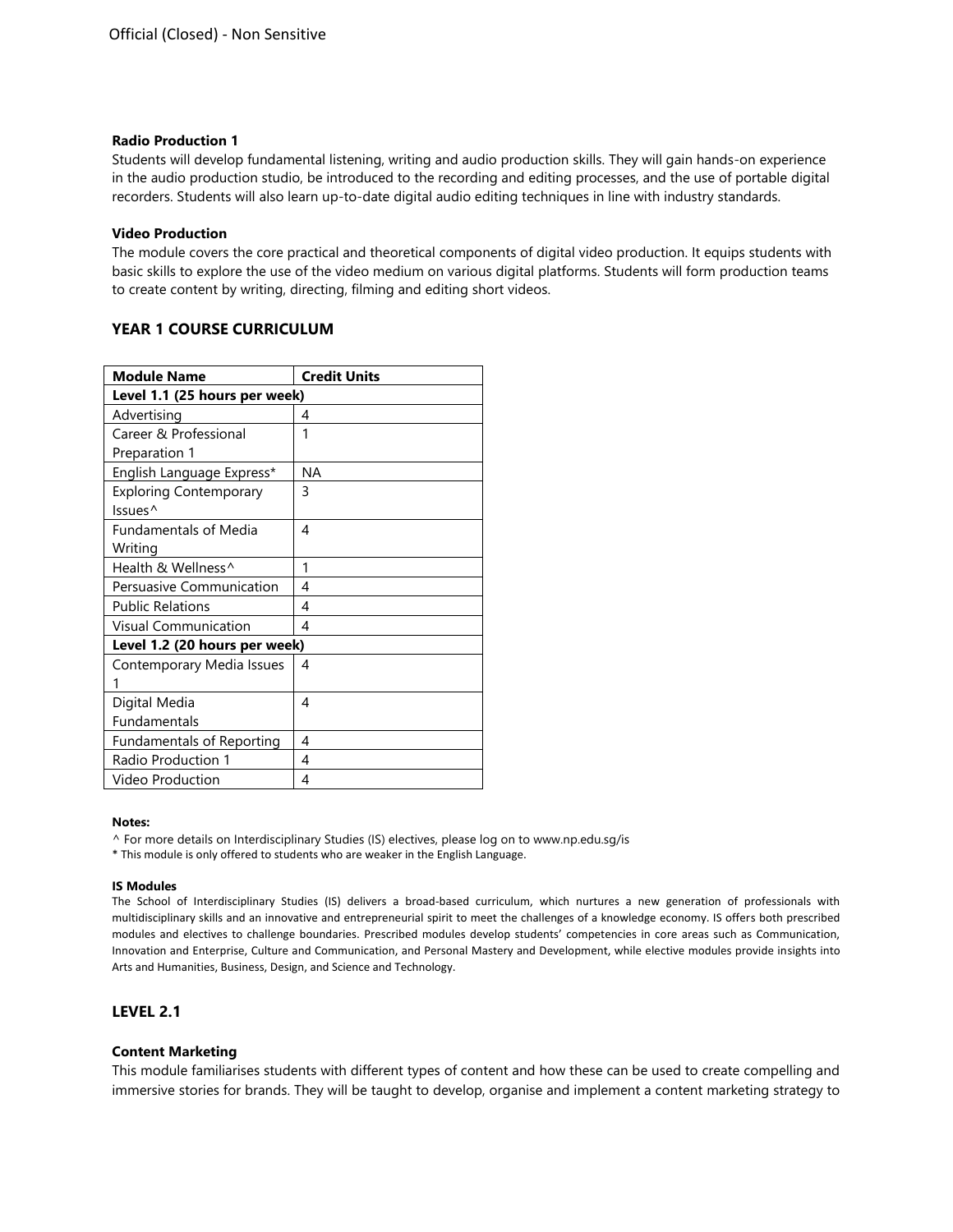fit the relevant consumer journey of their target. Students will also learn about the ideation process which leads to the creation of strategic and effective content for various platforms.

#### **Digital Journalism**

This module introduces students to data storytelling and short-form video storytelling. Students will learn basic spreadsheet skills that allow them to analyse public data, uncover newsworthy ideas in numbers, and develop them into compelling narratives with interactive charts. Students will also work in teams to produce tightly edited video stories which appeal to their target audience. They will also learn to promote their story on social media, using a mix of captivating visuals and keywords-rich captions.

### **Marketing & Media Research**

This module focuses on the understanding of research methodology with an emphasis on various market and media research methods. Students are exposed to the basic principles of data analysis encompassing data interpretation and data visualisation. They also learn to appreciate and identify the values of research ethics.

## **Studio Production**

This module is a continuation of Video Production that is designed to help students acquire skills and techniques in both multi-camera studio and single camera production to produce programmes in various genres. Students learn and explore different treatments for content to be re-purposed for TV and multiple media platforms to engage different audiences.

#### **User Experience Design**

This module builds upon Digital Media Fundamentals and aims to provide students with an array of skills to conceptualise and create successful digital user experiences. Students will be introduced to mobile design concepts, user interface considerations, and interactive media strategies. They will develop an appreciation of user-centric, iterative development processes – a lifelong skill valuable in any product or service project in their media career.

### **LEVEL 2.2**

### **Career & Professional Preparation 2**

This module is part of the Education and Career Guidance framework to provide students with the tools and resources necessary for their further career and/or education. In this module, students will explore basic job search strategies, practise writing effective resumes and cover letters, and learn interview skills. Students will also learn professional and intercultural communication skills to prepare them for a dynamic and diverse workplace.

#### **Contemporary Media Issues 2**

This module engages students in examining media issues and practices in society with references to media concepts that focus on the analysis of media content production and distribution, and the application of psychology and ethics to the media environment. It aims to sensitise and engage students to critically analyse and evaluate a range of media issues, and their implications within and across countries.

#### **Digital Marketing**

The module aims to equip students with a strategic framework used by industry practitioners on social media campaigns of Fortune 500 companies. Students will learn strategies to sidestep potential crises and unlock the potential of social networking platforms and innovations such as Facebook, Twitter, data mining, location-based services and regional bar camps. These will enable them to read market sentiment for products, drive advertising and PR campaigns virally, build brand loyalty, and engage users to co-create and contribute content to media owners like press and broadcast companies.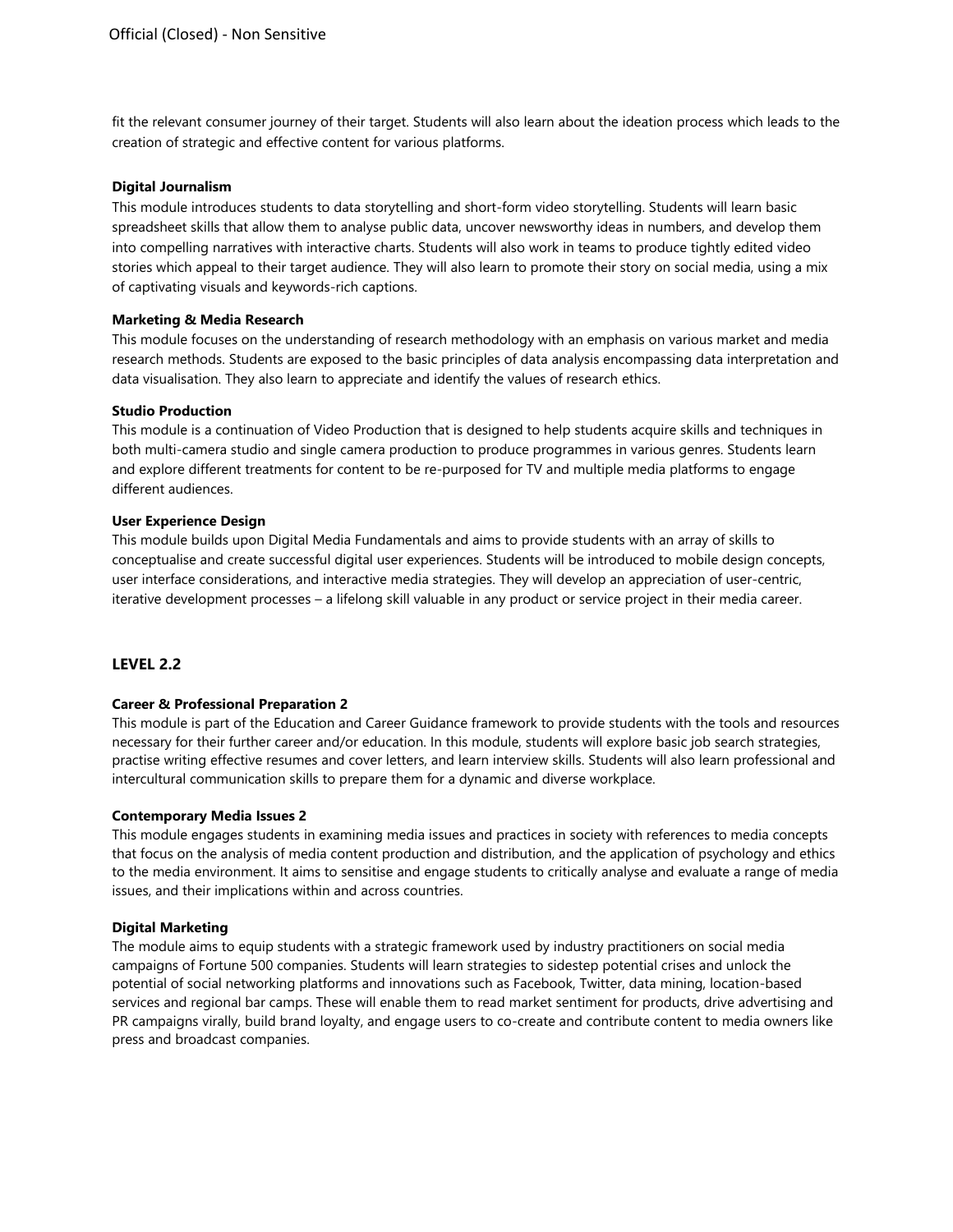#### **News & Feature Writing**

Building on what students have learnt from Fundamentals of Reporting, they will now be guided to add depth, colour and flair to their writing. They will cover how-to, issue, profile, review and trend stories for this module. Students will also develop professional journalistic attitudes, ethics and a collaborative spirit as they work in groups to produce an online news magazine.

#### **Radio Production 2**

Students will build on their Radio Production 1 foundation to expand and refine their audio writing and radio DJ onair presentation skills. They will be required to expose to local radio content, analyse current media trends, practise indepth research, apply audio interview techniques, and write for various types of radio programmes. In view of technological convergence, they'll also learn how radio is evolving in today's diverse media landscape.

| <b>Module Name</b>             | <b>Credit Units</b> |
|--------------------------------|---------------------|
| Level 2.10 (20 hours per week) |                     |
| Content Marketing              | 4                   |
| Digital Journalism             | 4                   |
| Marketing & Media              | 4                   |
| Research                       |                     |
| Studio Production              | 4                   |
| User Experience Design         | 4                   |
| Level 2.2 (20 hours per week)  |                     |
| Career & Professional          | 2                   |
| Preparation 2                  |                     |
| Contemporary Media Issues      | 4                   |
| 2                              |                     |
| Digital Marketing              | 4                   |
| News & Feature Writing         | 4                   |
| Radio Production 2             | 4                   |
| World Issues: A Singapore      | $\mathcal{P}$       |
| Perspective <sup>^</sup>       |                     |

## **YEAR 2 COURSE CURRICULUM**

#### **Notes:**

^ For more details on Interdisciplinary Studies (IS) electives, please log on to www.np.edu.sg/is

#### **IS Modules**

The School of Interdisciplinary Studies (IS) delivers a broad-based curriculum, which nurtures a new generation of professionals with multidisciplinary skills and an innovative and entrepreneurial spirit to meet the challenges of a knowledge economy. IS offers both prescribed modules and electives to challenge boundaries. Prescribed modules develop students' competencies in core areas such as Communication, Innovation and Enterprise, Culture and Communication, and Personal Mastery and Development, while elective modules provide insights into Arts and Humanities, Business, Design, and Science and Technology.

# **YEAR 3 COURSE MODULES**

### **LEVEL 3.1**

### **Capstone Project**

Using the conceptual and applied knowledge learnt in Year 1 and 2, students hone and integrate their skills through managing and operating our flagship units such as HYPE, The UrbanWire, Radio Heatwave, CTV Productions, Inspire Design, and/or working with external clients on real-time projects. Opportunities include: